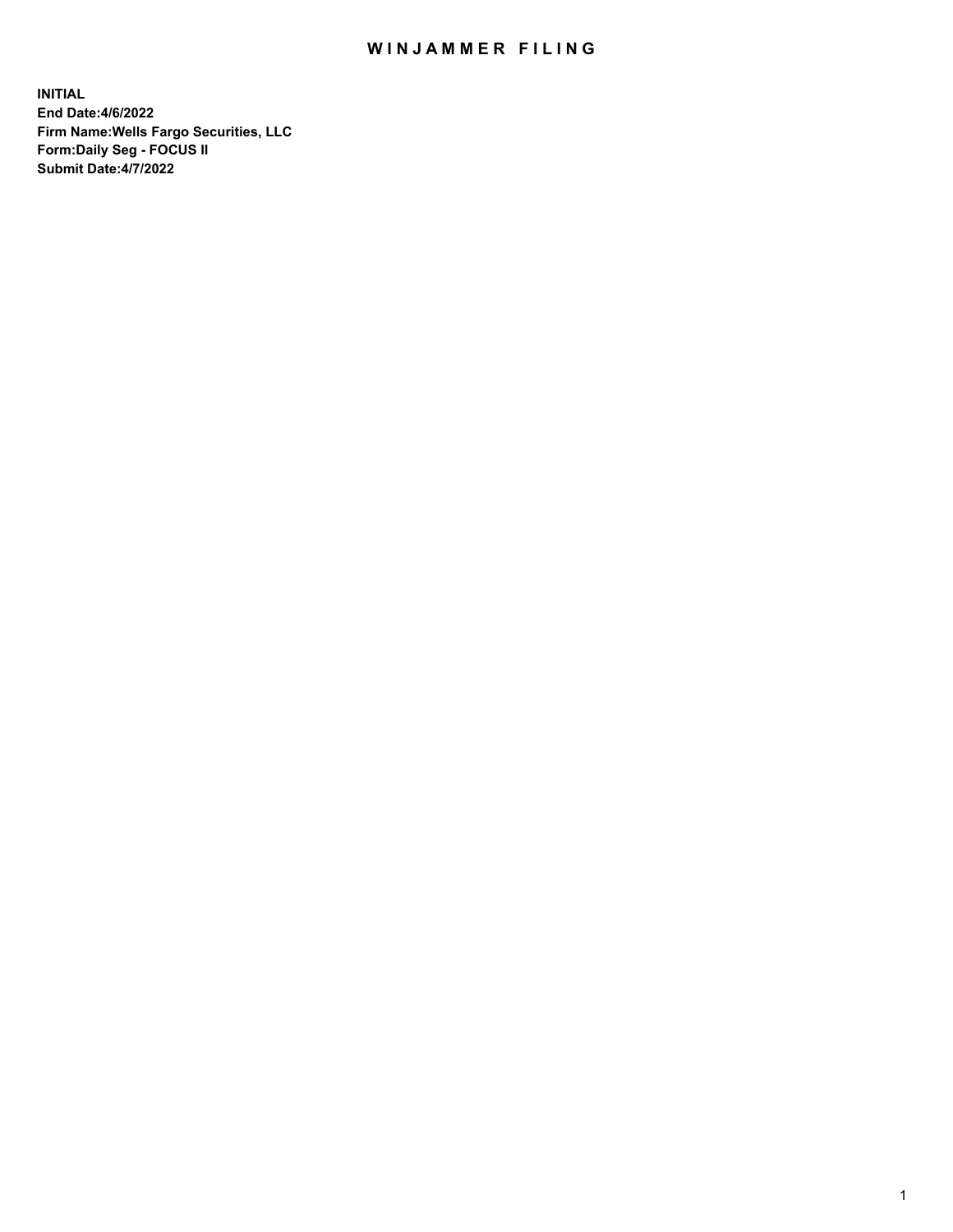**INITIAL End Date:4/6/2022 Firm Name:Wells Fargo Securities, LLC Form:Daily Seg - FOCUS II Submit Date:4/7/2022 Daily Segregation - Cover Page**

| Name of Company                                                                                                  | <b>Wells Fargo Securities LLC</b> |
|------------------------------------------------------------------------------------------------------------------|-----------------------------------|
| <b>Contact Name</b>                                                                                              | <b>James Gnall</b>                |
|                                                                                                                  |                                   |
| <b>Contact Phone Number</b>                                                                                      | 917-699-6822                      |
|                                                                                                                  |                                   |
| <b>Contact Email Address</b>                                                                                     | james.w.gnall@wellsfargo.com      |
|                                                                                                                  |                                   |
| FCM's Customer Segregated Funds Residual Interest Target (choose one):                                           |                                   |
| a. Minimum dollar amount: ; or                                                                                   | 105,000,000                       |
| b. Minimum percentage of customer segregated funds required:% ; or                                               | <u>0</u>                          |
| c. Dollar amount range between: and; or                                                                          | 00                                |
| d. Percentage range of customer segregated funds required between:% and%.                                        | 00                                |
| FCM's Customer Secured Amount Funds Residual Interest Target (choose one):                                       |                                   |
| a. Minimum dollar amount: ; or                                                                                   | 30,000,000                        |
| b. Minimum percentage of customer secured funds required:%; or                                                   | <u>0</u>                          |
| c. Dollar amount range between: and; or                                                                          | 00                                |
| d. Percentage range of customer secured funds required between: % and %.                                         | 0 <sub>0</sub>                    |
|                                                                                                                  |                                   |
| FCM's Cleared Swaps Customer Collateral Residual Interest Target (choose one):<br>a. Minimum dollar amount: ; or | 355,000,000                       |
| b. Minimum percentage of cleared swaps customer collateral required:% ; or                                       | <u>0</u>                          |
| c. Dollar amount range between: and; or                                                                          | <u>00</u>                         |
| d. Percentage range of cleared swaps customer collateral required between:% and%.                                | 00                                |
|                                                                                                                  |                                   |

Attach supporting documents CH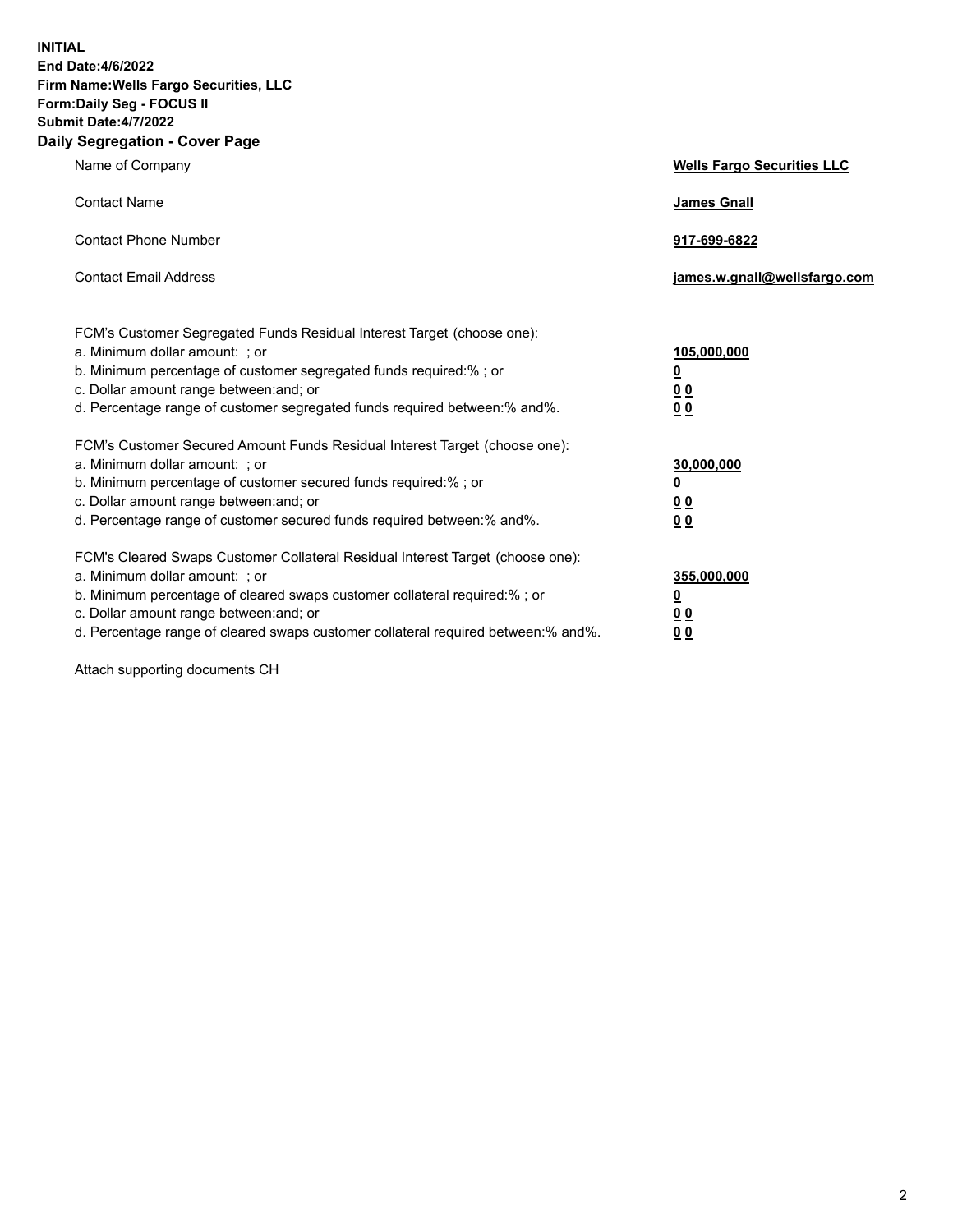**INITIAL End Date:4/6/2022 Firm Name:Wells Fargo Securities, LLC Form:Daily Seg - FOCUS II Submit Date:4/7/2022 Daily Segregation - Secured Amounts** Foreign Futures and Foreign Options Secured Amounts Amount required to be set aside pursuant to law, rule or regulation of a foreign government or a rule of a self-regulatory organization authorized thereunder **0** [7305] 1. Net ledger balance - Foreign Futures and Foreign Option Trading - All Customers A. Cash **663,584,232** [7315] B. Securities (at market) **356,717,799** [7317] 2. Net unrealized profit (loss) in open futures contracts traded on a foreign board of trade **-216,305,087** [7325] 3. Exchange traded options a. Market value of open option contracts purchased on a foreign board of trade **20** [7335] b. Market value of open contracts granted (sold) on a foreign board of trade **0** [7337] 4. Net equity (deficit) (add lines 1. 2. and 3.) **803,996,964** [7345] 5. Account liquidating to a deficit and account with a debit balances - gross amount **57,163,817** [7351] Less: amount offset by customer owned securities **-57,146,196** [7352] **17,621** [7354] 6. Amount required to be set aside as the secured amount - Net Liquidating Equity Method (add lines 4 and 5) **804,014,585** [7355] 7. Greater of amount required to be set aside pursuant to foreign jurisdiction (above) or line 6. **804,014,585** [7360] FUNDS DEPOSITED IN SEPARATE REGULATION 30.7 ACCOUNTS 1. Cash in banks A. Banks located in the United States **111,067,980** [7500] B. Other banks qualified under Regulation 30.7 **149,474,116** [7520] **260,542,096** [7530] 2. Securities A. In safekeeping with banks located in the United States **440,399,219** [7540] B. In safekeeping with other banks qualified under Regulation 30.7 **0** [7560] **440,399,219** [7570] 3. Equities with registered futures commission merchants A. Cash **-25,996,768** [7580] B. Securities **46,318,580** [7590] C. Unrealized gain (loss) on open futures contracts **67,871,727** [7600] D. Value of long option contracts **20** [7610] E. Value of short option contracts **0** [7615] **88,193,559** [7620] 4. Amounts held by clearing organizations of foreign boards of trade A. Cash **0** [7640] B. Securities **0** [7650] C. Amount due to (from) clearing organization - daily variation **0** [7660] D. Value of long option contracts **0** [7670] E. Value of short option contracts **0** [7675] **0** [7680] 5. Amounts held by members of foreign boards of trade A. Cash **403,955,513** [7700] B. Securities **0** [7710] C. Unrealized gain (loss) on open futures contracts **-260,710,821** [7720] D. Value of long option contracts **0** [7730] E. Value of short option contracts **0** [7735] **143,244,692** [7740] 6. Amounts with other depositories designated by a foreign board of trade **0** [7760] 7. Segregated funds on hand **0** [7765] 8. Total funds in separate section 30.7 accounts **932,379,566** [7770] 9. Excess (deficiency) Set Aside for Secured Amount (subtract line 7 Secured Statement Page 1 from Line 8) **128,364,981** [7380] 10. Management Target Amount for Excess funds in separate section 30.7 accounts **30,000,000** [7780]

11. Excess (deficiency) funds in separate 30.7 accounts over (under) Management Target **98,364,981** [7785]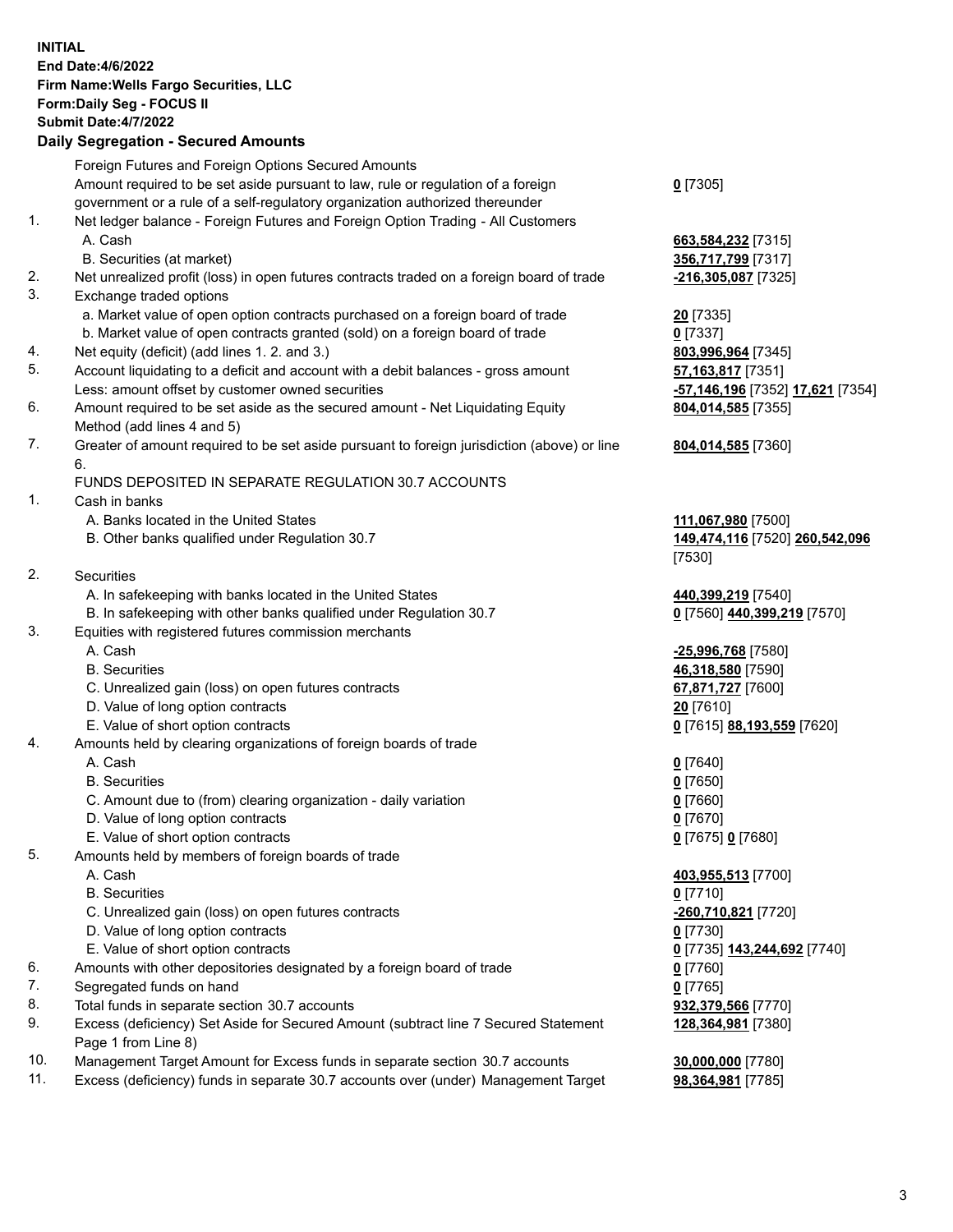| SEGREGATION REQUIREMENTS(Section 4d(2) of the CEAct)<br>1.<br>Net ledger balance<br>A. Cash<br>3,716,173,363 [7010]<br>B. Securities (at market)<br>1,932,403,985 [7020]<br>2.<br>Net unrealized profit (loss) in open futures contracts traded on a contract market<br>46,087,581 [7030]<br>3.<br>Exchange traded options<br>A. Add market value of open option contracts purchased on a contract market<br>3,569,633,412 [7032]<br>B. Deduct market value of open option contracts granted (sold) on a contract market<br>$-3,319,513,640$ [7033]<br>Net equity (deficit) (add lines 1, 2 and 3)<br>4.<br>5,944,784,701 [7040]<br>5.<br>Accounts liquidating to a deficit and accounts with<br>debit balances - gross amount<br>68,623,953 [7045]<br>Less: amount offset by customer securities<br>-68,623,928 [7047] 25 [7050]<br>6.<br>Amount required to be segregated (add lines 4 and 5)<br>5,944,784,726 [7060]<br>FUNDS IN SEGREGATED ACCOUNTS<br>7.<br>Deposited in segregated funds bank accounts<br>A. Cash<br>132,414,978 [7070] |  |
|-----------------------------------------------------------------------------------------------------------------------------------------------------------------------------------------------------------------------------------------------------------------------------------------------------------------------------------------------------------------------------------------------------------------------------------------------------------------------------------------------------------------------------------------------------------------------------------------------------------------------------------------------------------------------------------------------------------------------------------------------------------------------------------------------------------------------------------------------------------------------------------------------------------------------------------------------------------------------------------------------------------------------------------------------|--|
|                                                                                                                                                                                                                                                                                                                                                                                                                                                                                                                                                                                                                                                                                                                                                                                                                                                                                                                                                                                                                                               |  |
|                                                                                                                                                                                                                                                                                                                                                                                                                                                                                                                                                                                                                                                                                                                                                                                                                                                                                                                                                                                                                                               |  |
|                                                                                                                                                                                                                                                                                                                                                                                                                                                                                                                                                                                                                                                                                                                                                                                                                                                                                                                                                                                                                                               |  |
|                                                                                                                                                                                                                                                                                                                                                                                                                                                                                                                                                                                                                                                                                                                                                                                                                                                                                                                                                                                                                                               |  |
|                                                                                                                                                                                                                                                                                                                                                                                                                                                                                                                                                                                                                                                                                                                                                                                                                                                                                                                                                                                                                                               |  |
|                                                                                                                                                                                                                                                                                                                                                                                                                                                                                                                                                                                                                                                                                                                                                                                                                                                                                                                                                                                                                                               |  |
|                                                                                                                                                                                                                                                                                                                                                                                                                                                                                                                                                                                                                                                                                                                                                                                                                                                                                                                                                                                                                                               |  |
|                                                                                                                                                                                                                                                                                                                                                                                                                                                                                                                                                                                                                                                                                                                                                                                                                                                                                                                                                                                                                                               |  |
|                                                                                                                                                                                                                                                                                                                                                                                                                                                                                                                                                                                                                                                                                                                                                                                                                                                                                                                                                                                                                                               |  |
|                                                                                                                                                                                                                                                                                                                                                                                                                                                                                                                                                                                                                                                                                                                                                                                                                                                                                                                                                                                                                                               |  |
|                                                                                                                                                                                                                                                                                                                                                                                                                                                                                                                                                                                                                                                                                                                                                                                                                                                                                                                                                                                                                                               |  |
|                                                                                                                                                                                                                                                                                                                                                                                                                                                                                                                                                                                                                                                                                                                                                                                                                                                                                                                                                                                                                                               |  |
|                                                                                                                                                                                                                                                                                                                                                                                                                                                                                                                                                                                                                                                                                                                                                                                                                                                                                                                                                                                                                                               |  |
|                                                                                                                                                                                                                                                                                                                                                                                                                                                                                                                                                                                                                                                                                                                                                                                                                                                                                                                                                                                                                                               |  |
|                                                                                                                                                                                                                                                                                                                                                                                                                                                                                                                                                                                                                                                                                                                                                                                                                                                                                                                                                                                                                                               |  |
| B. Securities representing investments of customers' funds (at market)<br>800,873,235 [7080]                                                                                                                                                                                                                                                                                                                                                                                                                                                                                                                                                                                                                                                                                                                                                                                                                                                                                                                                                  |  |
| C. Securities held for particular customers or option customers in lieu of cash (at<br>199,050,356 [7090]                                                                                                                                                                                                                                                                                                                                                                                                                                                                                                                                                                                                                                                                                                                                                                                                                                                                                                                                     |  |
| market)                                                                                                                                                                                                                                                                                                                                                                                                                                                                                                                                                                                                                                                                                                                                                                                                                                                                                                                                                                                                                                       |  |
| 8.<br>Margins on deposit with derivatives clearing organizations of contract markets                                                                                                                                                                                                                                                                                                                                                                                                                                                                                                                                                                                                                                                                                                                                                                                                                                                                                                                                                          |  |
| A. Cash<br>3,249,213,009 [7100]                                                                                                                                                                                                                                                                                                                                                                                                                                                                                                                                                                                                                                                                                                                                                                                                                                                                                                                                                                                                               |  |
| B. Securities representing investments of customers' funds (at market)<br>123,981,944 [7110]                                                                                                                                                                                                                                                                                                                                                                                                                                                                                                                                                                                                                                                                                                                                                                                                                                                                                                                                                  |  |
| C. Securities held for particular customers or option customers in lieu of cash (at<br>1,733,353,629 [7120]                                                                                                                                                                                                                                                                                                                                                                                                                                                                                                                                                                                                                                                                                                                                                                                                                                                                                                                                   |  |
| market)                                                                                                                                                                                                                                                                                                                                                                                                                                                                                                                                                                                                                                                                                                                                                                                                                                                                                                                                                                                                                                       |  |
| 9.<br>Net settlement from (to) derivatives clearing organizations of contract markets<br>-30,138,814 [7130]                                                                                                                                                                                                                                                                                                                                                                                                                                                                                                                                                                                                                                                                                                                                                                                                                                                                                                                                   |  |
| 10.<br>Exchange traded options                                                                                                                                                                                                                                                                                                                                                                                                                                                                                                                                                                                                                                                                                                                                                                                                                                                                                                                                                                                                                |  |
| A. Value of open long option contracts<br>3,569,633,412 [7132]                                                                                                                                                                                                                                                                                                                                                                                                                                                                                                                                                                                                                                                                                                                                                                                                                                                                                                                                                                                |  |
| B. Value of open short option contracts<br>-3,319,513,640 [7133]                                                                                                                                                                                                                                                                                                                                                                                                                                                                                                                                                                                                                                                                                                                                                                                                                                                                                                                                                                              |  |
| 11.<br>Net equities with other FCMs                                                                                                                                                                                                                                                                                                                                                                                                                                                                                                                                                                                                                                                                                                                                                                                                                                                                                                                                                                                                           |  |
| A. Net liquidating equity<br>$0$ [7140]                                                                                                                                                                                                                                                                                                                                                                                                                                                                                                                                                                                                                                                                                                                                                                                                                                                                                                                                                                                                       |  |
| B. Securities representing investments of customers' funds (at market)<br>$0$ [7160]                                                                                                                                                                                                                                                                                                                                                                                                                                                                                                                                                                                                                                                                                                                                                                                                                                                                                                                                                          |  |
| C. Securities held for particular customers or option customers in lieu of cash (at<br>$0$ [7170]                                                                                                                                                                                                                                                                                                                                                                                                                                                                                                                                                                                                                                                                                                                                                                                                                                                                                                                                             |  |
| market)<br>12.                                                                                                                                                                                                                                                                                                                                                                                                                                                                                                                                                                                                                                                                                                                                                                                                                                                                                                                                                                                                                                |  |
| Segregated funds on hand<br>$0$ [7150]<br>13.                                                                                                                                                                                                                                                                                                                                                                                                                                                                                                                                                                                                                                                                                                                                                                                                                                                                                                                                                                                                 |  |
| Total amount in segregation (add lines 7 through 12)<br>6,458,868,109 [7180]<br>14.<br>Excess (deficiency) funds in segregation (subtract line 6 from line 13)                                                                                                                                                                                                                                                                                                                                                                                                                                                                                                                                                                                                                                                                                                                                                                                                                                                                                |  |
| 514,083,383 [7190]<br>15.<br>Management Target Amount for Excess funds in segregation<br>105,000,000 [7194]                                                                                                                                                                                                                                                                                                                                                                                                                                                                                                                                                                                                                                                                                                                                                                                                                                                                                                                                   |  |
| 16.<br>Excess (deficiency) funds in segregation over (under) Management Target Amount<br>409,083,383 [7198]                                                                                                                                                                                                                                                                                                                                                                                                                                                                                                                                                                                                                                                                                                                                                                                                                                                                                                                                   |  |
| <b>Excess</b>                                                                                                                                                                                                                                                                                                                                                                                                                                                                                                                                                                                                                                                                                                                                                                                                                                                                                                                                                                                                                                 |  |